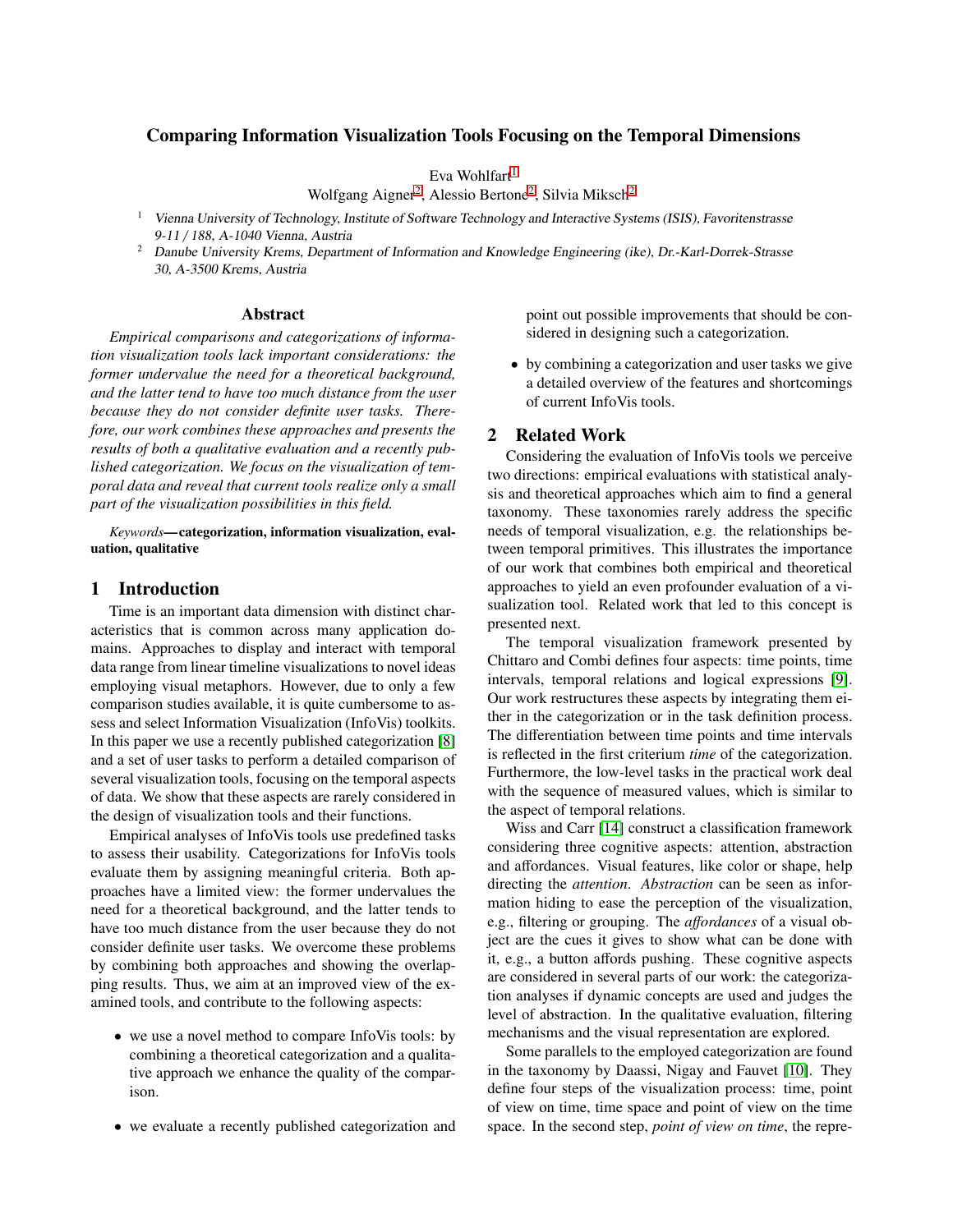sentation of the time values is chosen, e.g., whether time is considered linear or cyclic. This step is reflected in the categorization criterion *time* that considers the structure of time. At the third step, *time space*, the time values are mapped to a visualization, correspondent to the *representation* criterion.

The task definition process was guided by existing empirical approaches. In general, the composition of user task sets follows common rules: single and multiple variable ranges are covered, and relationships between the attributes have to be discovered [\[12\]](#page-5-4), [\[13\]](#page-5-5). More advanced tasks consider the comparison of multiple criteria and the detection of trends.

# 3 Comparison Setting

Before evaluating the InfoVis tools, some aspects had to be taken into consideration. The adequate tools and the best suiting categorization had to be chosen. Also, a set of tasks had to be found that corresponds as much as possible to real-life visualization requirements. The following sections describe these parameters.

### 3.1 Tool Selection

In this work, we focus on two-dimensional InfoVis tools to increase the meaningfulness of the evaluation because of their direct comparability. Furthermore, tools adopting a third dimension often appear more complicated to the user and are therefore used less. The three-dimensional tool cviz [\[2\]](#page-5-6) was not compared to the others because the data import did not work and the contacted support did not answer. We selected the four tools Spotfire 2.0 [\[4\]](#page-5-7), Tableau 3.0 [\[5\]](#page-5-8), Xmdv Tool 7.0 [\[7\]](#page-5-9) and ILOG Discovery Preview Version [\[3\]](#page-5-10) to provide a profound overview of the currently available InfoVis tools. They use a linear structure for the visualization. We did not choose InfoVis tools using other temporal structures because they are only available for specialized tasks and not for any desired data. Tableau, Spotfire and ILOG Discovery are produced and promoted by a corporation, whereas the Xmdv Tool is distributed free-of-charge and developed by persons all over the world.

### 3.2 Categorization

In our work we aim at a detailed comparison of InfoVis tools visualizing temporal data. A lot of categorizations have been published that deal with InfoVis tools, but only a few of them focus on time-dependent data. We are confident that the degree of adaption to the type of data influences the quality of the categorization. Therefore, we chose the categorization by Aigner et al. [\[8\]](#page-5-0) that builds upon three criteria: time, data and representation. Moreover, a lot of ideas that are mentioned in related research are considered in it. In the following, we present the parts of the categorization in detail.

The time axis can be made up of time points or intervals. The structure of the time axis can be linear, cyclic or branching. Considering the criterion data, it distinguishes spatial and abstract data with no inherent spatial structure. It makes a difference if each temporal primitive is associated with a single data value (univariate data) or if multiple values have to be considered. Visualizing the raw data is useful in many scenarios, but complex data sets require data abstractions tailored to the user's needs. Static representations show still images of points in time. Dynamic representations use the physical dimension time to visualize the information. The presentation space itself can be 2 or 3-dimensional.

# 3.3 Task Selection

For the practical part, a data set containing pollution data measured in Great Britain was used [\[6\]](#page-5-11). We enhance the task categorization provided by Alan M. Eachren [\[11\]](#page-5-12) and divide the user tasks into two categories: basic tasks handling only one or two variables at a time and advanced tasks dealing with more complex problems, like the determination of trends. Thereby, we achieve a controlled qualitative evaluation that still focuses on the needs in real life. In the following, a list of the defined tasks is shown. Table [1](#page-2-0) shows the connection of the defined tasks and the categorization.

### *Basic Tasks*

Which temporal range is covered by the Ozone measurements in Plymouth?

Was a value of 3 of Nitric Oxide ever measured together with a value of 27 of Nitrogen Dioxide?

Which year had the highest ozone pollution in London?

How much did the Sulphur Dioxide pollution change between January and July 2003?

#### *Advanced Tasks*

Are there pollutants having high values at specific seasons?

Are there any correlations between pollutants?

Has the general pollution increased in the last five years?

## 3.4 Qualitative Evaluation

The previously defined tasks were accomplished by a visualization expert with every tool and the results compared. The following paragraph describes the accomplishment of two example tasks.

One of the basic tasks dealt with the co-occurence of two events: "Was a value of 3 of Nitric Oxide ever measured together with a value of 27 of Nitrogen Dioxide?"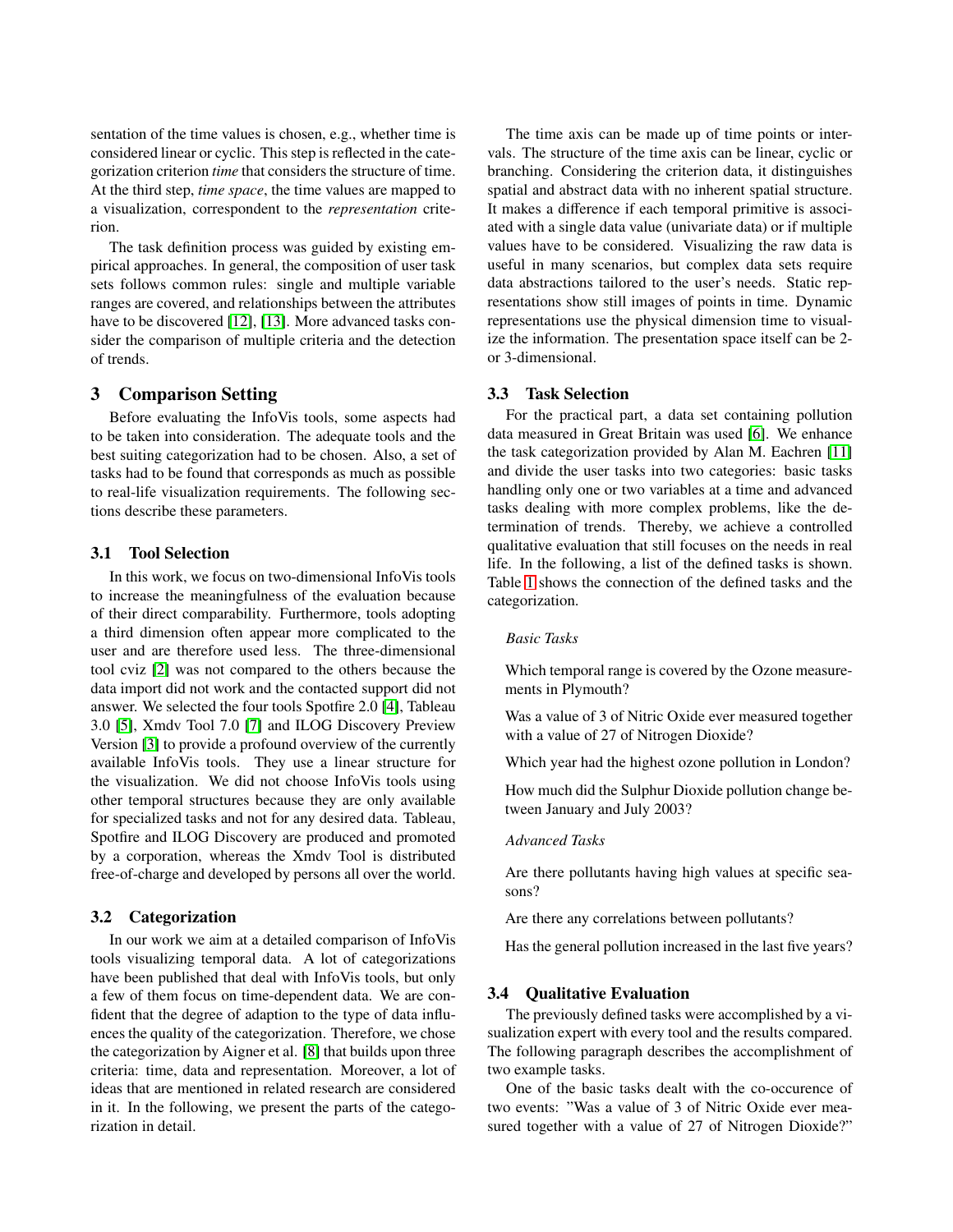| <b>Task</b>                                                 |      | Lev. of Abstraction | # Variables |         | Temp. Prim. |          |
|-------------------------------------------------------------|------|---------------------|-------------|---------|-------------|----------|
|                                                             | Data | Abstract            | Univ.       | Multiv. | Points      | Interval |
| Which temporal range is covered by the Ozone measure-       |      |                     | X           |         |             | X        |
| ments in Plymouth?                                          |      |                     |             |         |             |          |
| Was a value of 3 of Nitric Oxide ever measured together     |      |                     |             |         |             |          |
| with a value of 27 of Nitrogen Dioxide?                     | X    |                     |             | X       | X           |          |
| Which year had the highest Ozone pollution in London?       |      | X                   | X           |         |             | X        |
| How much did the Sulphur Dioxide pollution                  |      |                     |             |         |             |          |
| change between January and July 2003?                       |      | X                   | X           |         |             |          |
| Are there pollutants having high values at specific sea-    |      | X                   | X           |         | X           | X        |
| sons?                                                       |      |                     |             |         |             |          |
| Are there any correlations between pollutants?              | X    |                     |             | X       | X           |          |
| Has the general pollution increased in the last five years? |      | X                   | X           | X       |             | X        |

<span id="page-2-0"></span>Table 1: Connection of Categorization and User Tasks. *Our work combines both a categorization and a set of user tasks. The table shows the user tasks and their corresponding categorization categories, which are important for accomplishing the task themselves*

With Tableau, the drag-and-drop technique and the socalled shelves (see also Figure [1\)](#page-3-0) are used to display the result: Tableau adjusts the time axes dynamically to show the relevant data points. With the scatterplot in Spotfire, a wrong result was retrieved first due to overlapping points. Then the visualization was split to single days and the correct result was displayed. Using the Xmdv Tool, the user brushes along the parallel coordinate axes to show the right values. Because of the slowed down performance of ILOG Discovery, this task was not carried out with this tool.

One of the advanced tasks was "Has the general pollution increased in the last five years?". Herein, the user has to analyze the whole dataset and draw conclusions about the general trend. Dragging the year, region and measure values variables to the shelves of Tableau creates a bar visualization of the pollution over the last five years. It indicates that populous regions are most polluted, as London and Birmingham in the southern center of Great Britain, mostly due to high Ozone and Nitrogen Dioxide values. Plymouth in the southwest is the least polluted city. A bar visualization is used in Spotfire as well. The Xmdv tool lacked aggregation functions to solve this task, and ILOG Discovery's performance problems also did not allow the completion.

### 3.4.1 Tool Overview

Summing up the experiences of the practical work our impression is that Spotfire and Tableau offer more functions than the other tools. The interaction process employed by Tableau allows access to all important functions and is easily learned, because it is based on the drag-and-drop interface metaphor. Tableau's user interface provides excellent feedback about which visualization parameters are associated with the variables displayed. Spotfires implementation of this aspect raised some problems: sometimes irritating

results were produced because a filter limited the data range but the user had to scroll to see the setting of this filter. But Spotfire offers slightly more functions than Tableau, e.g., more aggregation functions and different kinds of filters.

ILOG Discovery and the Xmdv Tool provide several visualizations for the display of data. The user chooses the visualization he/she wants to use and works with it. Simple interaction mechanisms are offered as well, range filters by ILOG Discovery and brushing by the Xmdv Tool. But the facilities for changing the visualization, e.g. the color of items, are relatively small compared to Tableau and Spotfire. ILOG Discovery had serious problems handling the size of the data set, and the Xmdv Tool lacked the aggregation of variable values. Therefore, these tools give a first overview of a data set, but for in-depth analysis other tools, like Tableau or Spotfire, are more suitable.

## 3.4.2 Handling of Temporal Information

ILOG Discovery and Xmdv Tool treated the data like any other sequential input and positioned the data points along an axis. Spotfire and Tableau recognize the date format correctly and combined temporal values inside an interval by a user-specified aggregation function. The control of the granularity of the time axis is realized quite similar in Tableau and Spotfire. Using Spotfire, the default granularity "year" can be changed by clicking on the axis that represents the time. Tableau employs the well-known metaphor of plus and minus signs used in directory trees to adjust the temporal granularity. Figure [2](#page-4-0) illustrates this concept.

### 3.5 Categorization

After the practical part including some initial training and the task accomplishment we apply the categorization to the InfoVis tools. The tool features are collected and summarized in Table [2.](#page-5-13)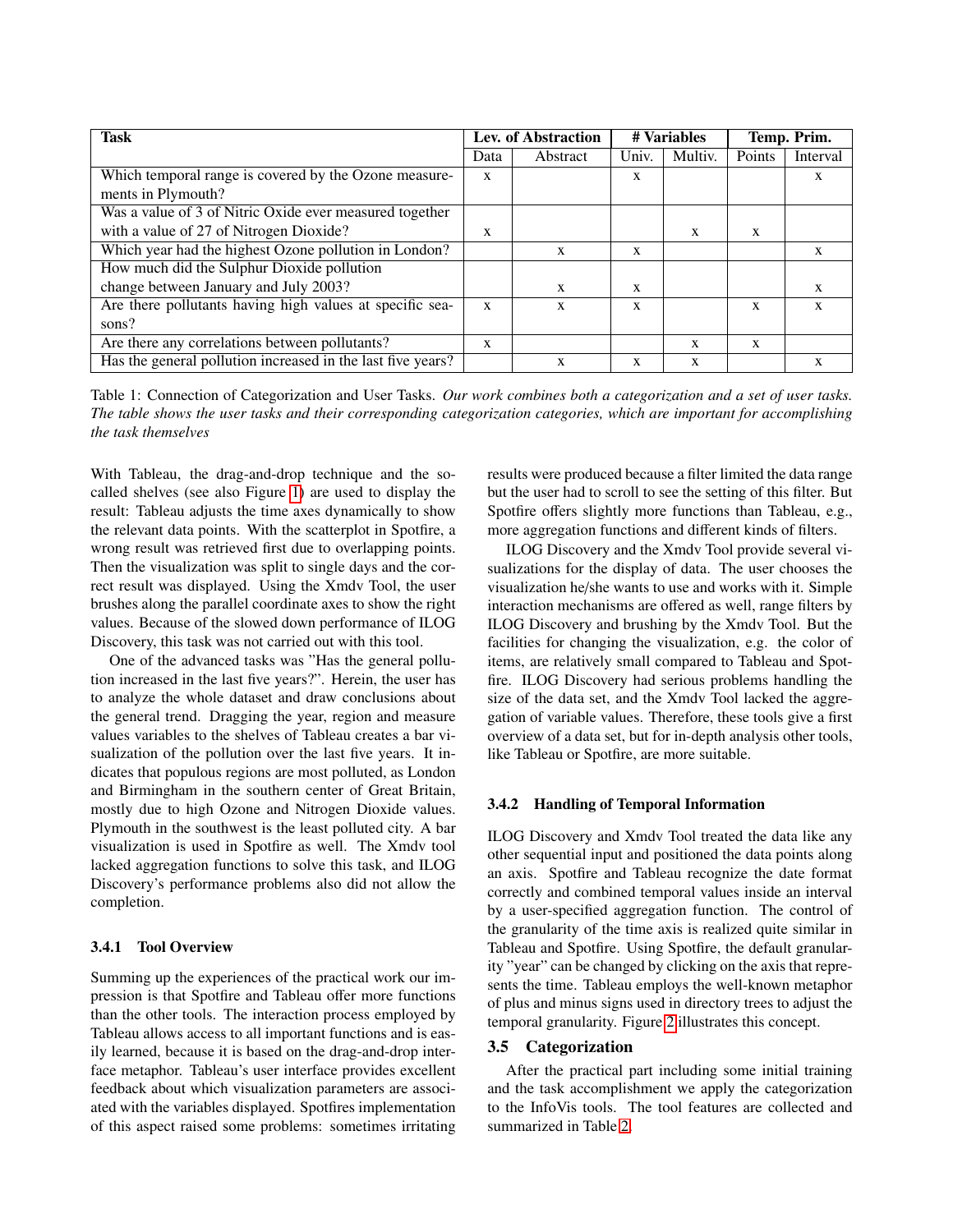



<span id="page-3-0"></span>Figure 1: Task Comparison. *The three tools Xmdv Tool, Spotfire and Tableau show corresponding Nitric Oxide values of 3 and Nitrogen Dioxide values of 27. In this case, the correct result is ten times. (a) By brushing along the parallel coordinates visualization of the Xmdv Tool the matching points are revealed by red lines, as shown on the top left. The wrong result of two lines may result in missing data points during import or overlapping data points. (b) Spotfire visualizes the same task. In the small window, the matching points in time are displayed without splitting up the visualization to single days. Therefore, only 7 points seem to meet the condition. After refining the visualization, the correct 10 points are shown. (c) The two fields at the top of Tableau's user interface, the so-called shelves, represent the variables visualized. The user drags the variables there and the visualization is generated. Tableau then adjusts it to show only the relevant data points. The user sees at first glance on which date and in which region a data point was measured.*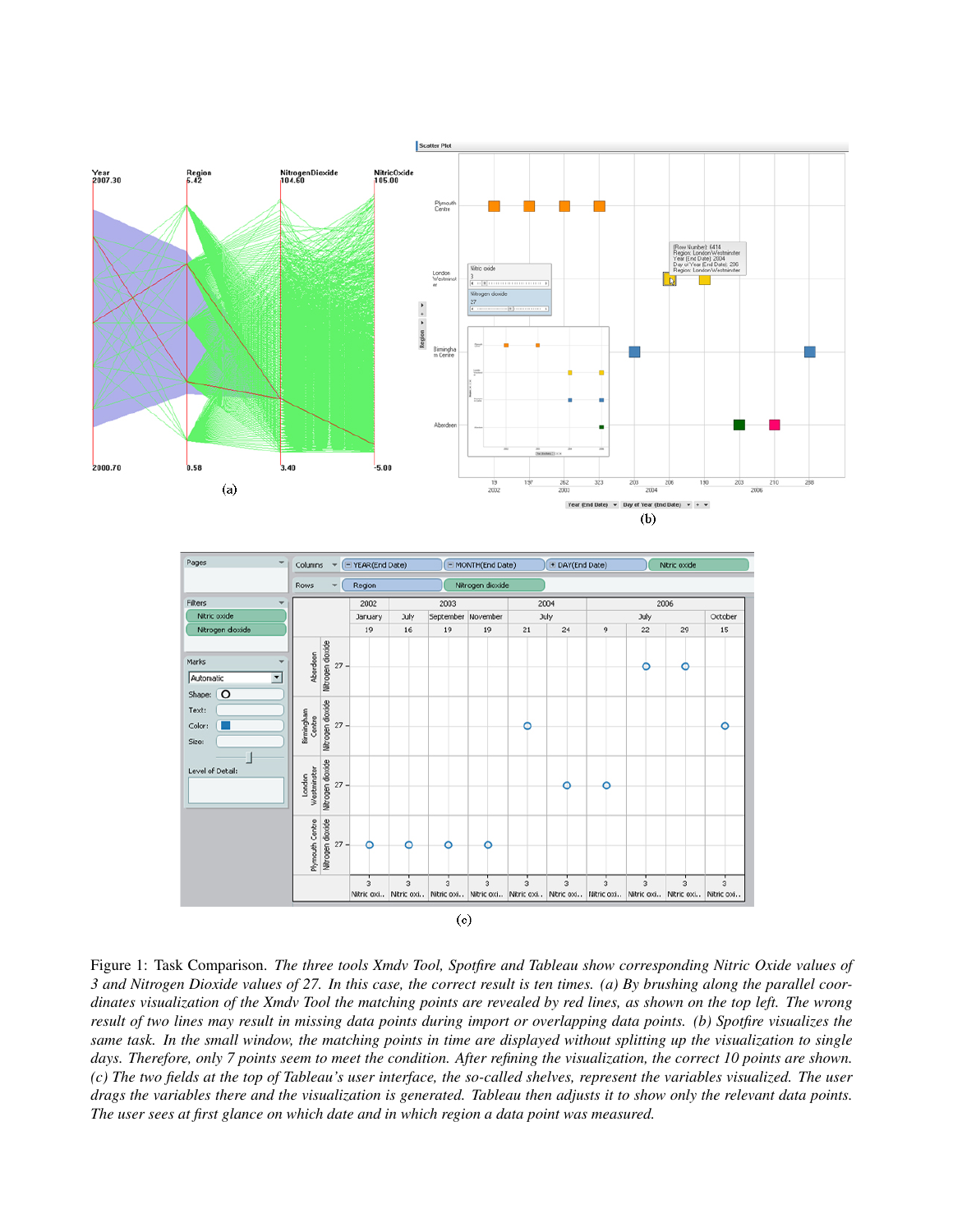### 3.5.1 Evaluation of the Categorization Scheme

The categorization gives a good overview to guide an initial judgement of visualization tools. In general, the application of the categorization was done without problems.

Considering the criterion level of abstraction, one has to choose if a tool shows raw data or provides abstractions, e.g. calculated aggregation values. Here the number and character of abstraction methods available are important to compare visualization tools adequately. Therefore, a further differentiation of this criterion would be an enhancement to the categorization.

The ability to interact with visualizations fundamentally influences the users process of exploration. Interaction methods essentially contribute to the usability of a tool. Thus, the addition of a fourth category considering the factor interaction would improve the categorization as well.



<span id="page-4-0"></span>Figure 2: Granularity Adjustment. *Using Tableau, the user adjusts the granularity of the time axis by clicking on plus and minus signs at the left of the time interval icons. Figure (a) shows the shelves before splitting up to days. By clicking on the plus sign of the month symbol the new icon representing days is added to the shelf, as shown in Figure (b). The visualization's detail is changed accordingly to show the exact measured values of each day.*

### 3.6 Results

All examined InfoVis tools consider time as a linear dimension. This sequential view of time is reflected in the common visualizations available: parallel coordinates, scatter plots and simple bar or line plots.

Aggregation functions that enable the user to compare collected data in different intervals are the most common support to ease the exploration of large data sets. The Xmdv Tool does not have the possibility to aggregate data values but handles large data sets with hierarchical clustering: cluttered visualizations are clarified by combining multiple similar visualization elements to one element.

A smooth input process without any changes to the input file was not available for any of the examined tools. The real-life data set used contained missing values which caused errors during read-in. Some tools, namely the Xmdv Tool and ILOG Discovery, were not able to recognize a date format. Input file formats were quite diverse as well: besides the common csv format, other proprietary formats were demanded that required adding some lines to the beginning of the file.

Large data sets containing multiple variables and a lot of data points pose a big problem to several of the examined visualization tools, e.g., ILOG Discovery. For example, the data set used in this work had more than 9000 lines and caused problems ranging from slowed down user interaction to complete crash of the tool. However, Tableau allowed the user to access these data by saving the project after reading in the data and therefore using some kind of caching.

#### 3.7 Possible Improvements of InfoVis Tools

The conversion of the data set to different file formats made the read-in quite cumbersome. Therefore, a standard for formatting input files is needed, especially for the format of temporal data, which was recognized by only two tools. The complying with such a standard would greatly improve the input data handling.

Some of the examined tools had essential problems dealing with the size of the used data set. The judgement of a visualization tool not only includes the kinds of data and formats supported, but also its performance abilities. Therefore, it should either support real-life data without problems, as in the case of Tableau and Spotfire, or specify the allowed data set size in their documentation if they do not support large data sets.

Some of the above mentioned problems is solved by the recently available Time Intelligence Solution (TIS) [\[1\]](#page-5-14), which supports the analysis of time-oriented data. On the one hand, TIS uses a standard format as input format to allow flexibility and reuse of different operators and some simple visualization methods. On the other hand, TIS is able to handle a huge amount of input data with good performance, but needs to be improved for the visualization and interaction capabilities.

# 4 Conclusions

The InfoVis tools compared have quite different features and allow more or less user interactions. Once the range of functions increases, the simplicity and clarity of what can be done and how becomes more and more important. The structuring of user interfaces of InfoVis tools is definitely an important field for further research.

The specific temporal information contained in the data was correctly recognized by only two visualization tools. This illustrates how rarely time-oriented data are considered when designing a visualization tool. Due to the frequent relation of scientific data to the dimension time awareness for the specific needs of temporal data has to be raised.

All tools position temporal events along a linear axis. Especially when dealing with large data sets functionalities for the discovery of periodicity would effectively improve the usability. The adoption and implementation of periodic